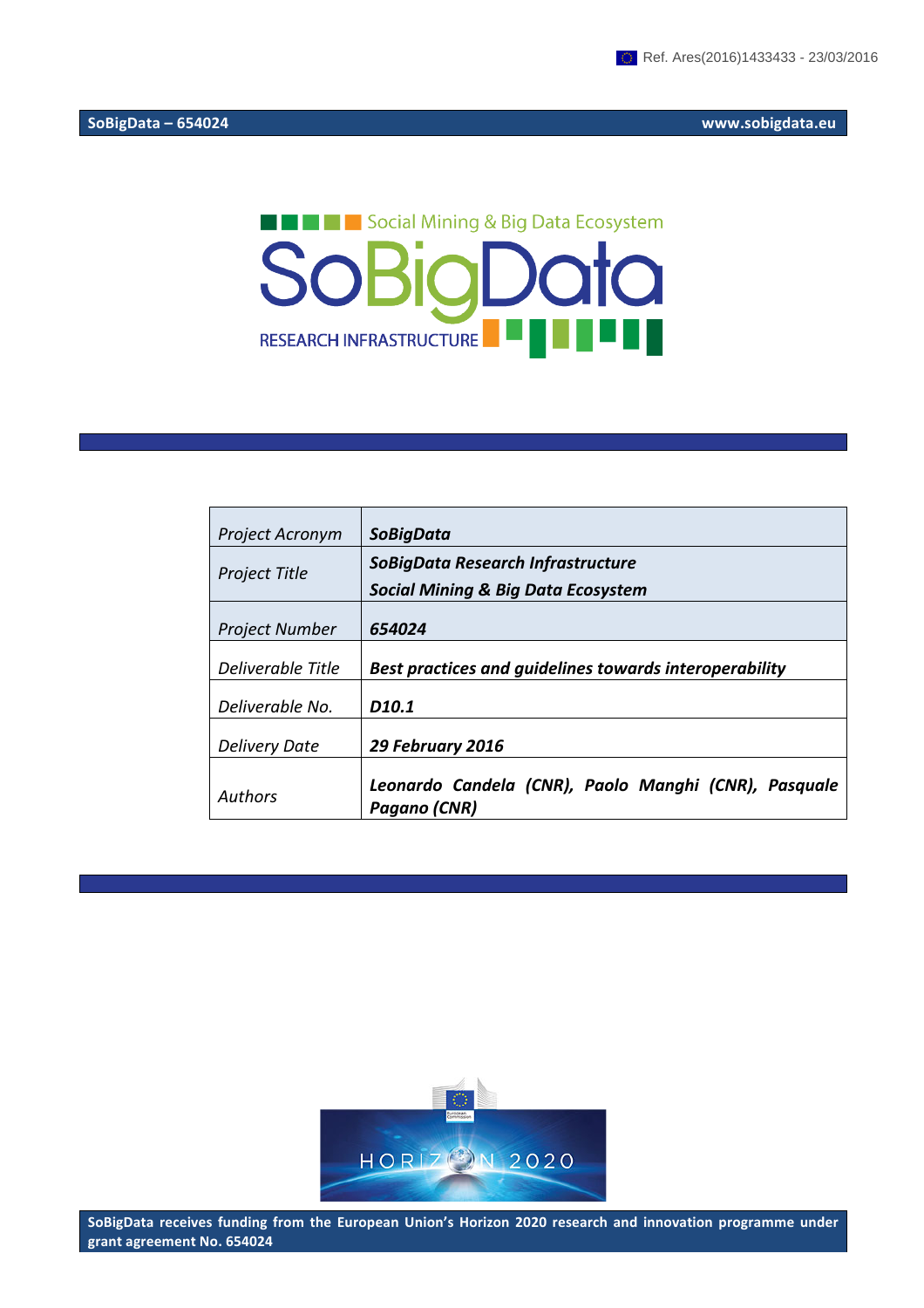# **DOCUMENT INFORMATION**

| <b>PROJECT</b>                              |                                                                         |  |  |  |
|---------------------------------------------|-------------------------------------------------------------------------|--|--|--|
| <b>Project Acronym</b>                      | SoBigData                                                               |  |  |  |
| <b>Project Title</b>                        | SoBigData Research Infrastructure<br>Social Mining & Big Data Ecosystem |  |  |  |
| <b>Project Start</b>                        | 1st September 2015                                                      |  |  |  |
| <b>Project Duration</b>                     | 48 months                                                               |  |  |  |
| <b>Funding</b>                              | H2020-INFRAIA-2014-2015                                                 |  |  |  |
| <b>Grant Agreement No.</b>                  | 654024                                                                  |  |  |  |
| <b>DOCUMENT</b>                             |                                                                         |  |  |  |
| <b>Deliverable No.</b>                      | D10.1                                                                   |  |  |  |
| <b>Deliverable Title</b>                    | Best practices and guidelines towards interoperability                  |  |  |  |
| <b>Contractual Delivery Date</b>            | 29 February 2016                                                        |  |  |  |
| <b>Actual Delivery Date</b>                 | 23 March 2016                                                           |  |  |  |
| Author(s)                                   | Leonardo Candela (CNR), Paolo Manghi (CNR), Pasquale Pagano (CNR)       |  |  |  |
| Editor(s)                                   | Leonardo Candela (CNR)                                                  |  |  |  |
| <b>Reviewer(s)</b>                          | Valerio Grossi (CNR)                                                    |  |  |  |
| Contributor(s)                              | N/A                                                                     |  |  |  |
| <b>Work Package No.</b>                     | <b>WP10</b>                                                             |  |  |  |
| <b>Work Package Title</b>                   | JRA3_SoBigData e-Infrastructure                                         |  |  |  |
| <b>Work Package Leader</b>                  | <b>CNR</b>                                                              |  |  |  |
| <b>Work Package Participants</b>            | USFD, UNIPI, FRH, UT, IMT, LUH, KCL, SNS, AALTO, ETHZ                   |  |  |  |
| <b>Dissemination</b>                        | Public                                                                  |  |  |  |
| <b>Nature</b>                               | Other                                                                   |  |  |  |
| <b>Version / Revision</b>                   | 1.0                                                                     |  |  |  |
| <b>Draft / Final</b>                        | Final                                                                   |  |  |  |
| <b>Total No. Pages</b><br>(including cover) | 15                                                                      |  |  |  |
| <b>Keywords</b>                             | Interoperability; Best practice; Standard;                              |  |  |  |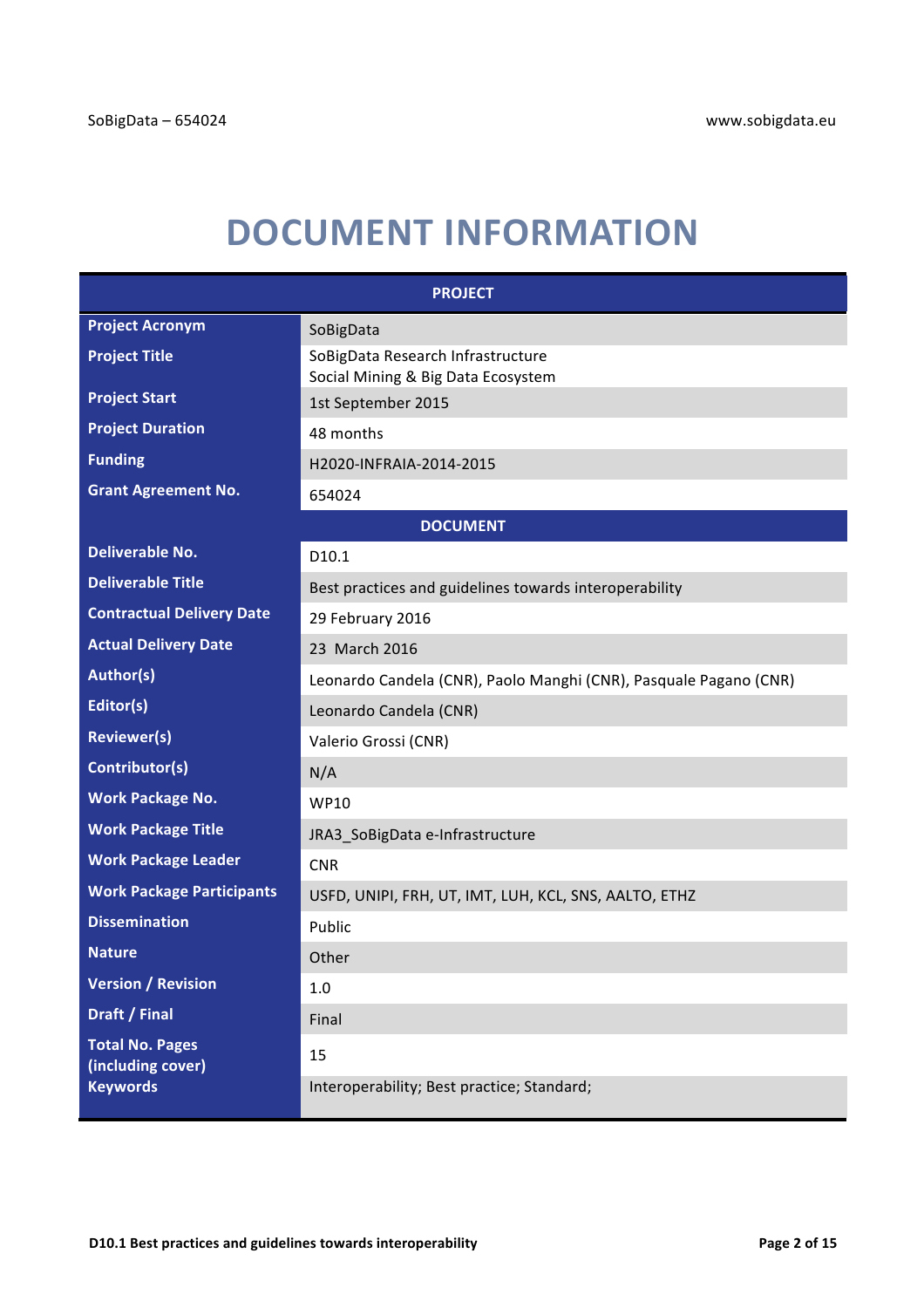## **DISCLAIMER**

SoBigData (654024) is a Research and Innovation Action (RIA) funded by the European Commission under the Horizon 2020 research and innovation programme.

SoBigData proposes to create the Social Mining & Big Data Ecosystem: a research infrastructure (RI) providing an integrated ecosystem for ethic-sensitive scientific discoveries and advanced applications of social data mining on the various dimensions of social life, as recorded by "big data". Building on several established national infrastructures, SoBigData will open up new research avenues in multiple research fields, including mathematics, ICT, and human, social and economic sciences, by enabling easy comparison, re-use and integration of state-of-the-art big social data, methods, and services, into new research.

This document contains information on SoBigData core activities, findings and outcomes and it may also contain contributions from distinguished experts who contribute as SoBigData Board members. Any reference to content in this document should clearly indicate the authors, source, organisation and publication date.

The document has been produced with the funding of the European Commission. The content of this publication is the sole responsibility of the SoBigData Consortium and its experts, and it cannot be considered to reflect the views of the European Commission. The authors of this document have taken any available measure in order for its content to be accurate, consistent and lawful. However, neither the project consortium as a whole nor the individual partners that implicitly or explicitly participated the creation and publication of this document hold any sort of responsibility that might occur as a result of using its content.

The European Union (EU) was established in accordance with the Treaty on the European Union (Maastricht). There are currently 27 member states of the European Union. It is based on the European Communities and the member states' cooperation in the fields of Common Foreign and Security Policy and Justice and Home Affairs. The five main institutions of the European Union are the European Parliament, the Council of Ministers, the European Commission, the Court of Justice, and the Court of Auditors (http://europa.eu.int/).

Copyright © The SoBigData Consortium 2015. See http://project.sobigdata.eu/ for details on the copyright holders.

For more information on the project, its partners and contributors please see http://project.sobigdata.eu/. You are permitted to copy and distribute verbatim copies of this document containing this copyright notice, but modifying this document is not allowed. You are permitted to copy this document in whole or in part into other documents if you attach the following reference to the copied elements: "Copyright © The SoBigData Consortium 2015."

The information contained in this document represents the views of the SoBigData Consortium as of the date they are published. The SoBigData Consortium does not guarantee that any information contained herein is error-free, or up to date. THE SoBigData CONSORTIUM MAKES NO WARRANTIES, EXPRESS, IMPLIED, OR STATUTORY, BY PUBLISHING THIS DOCUMENT.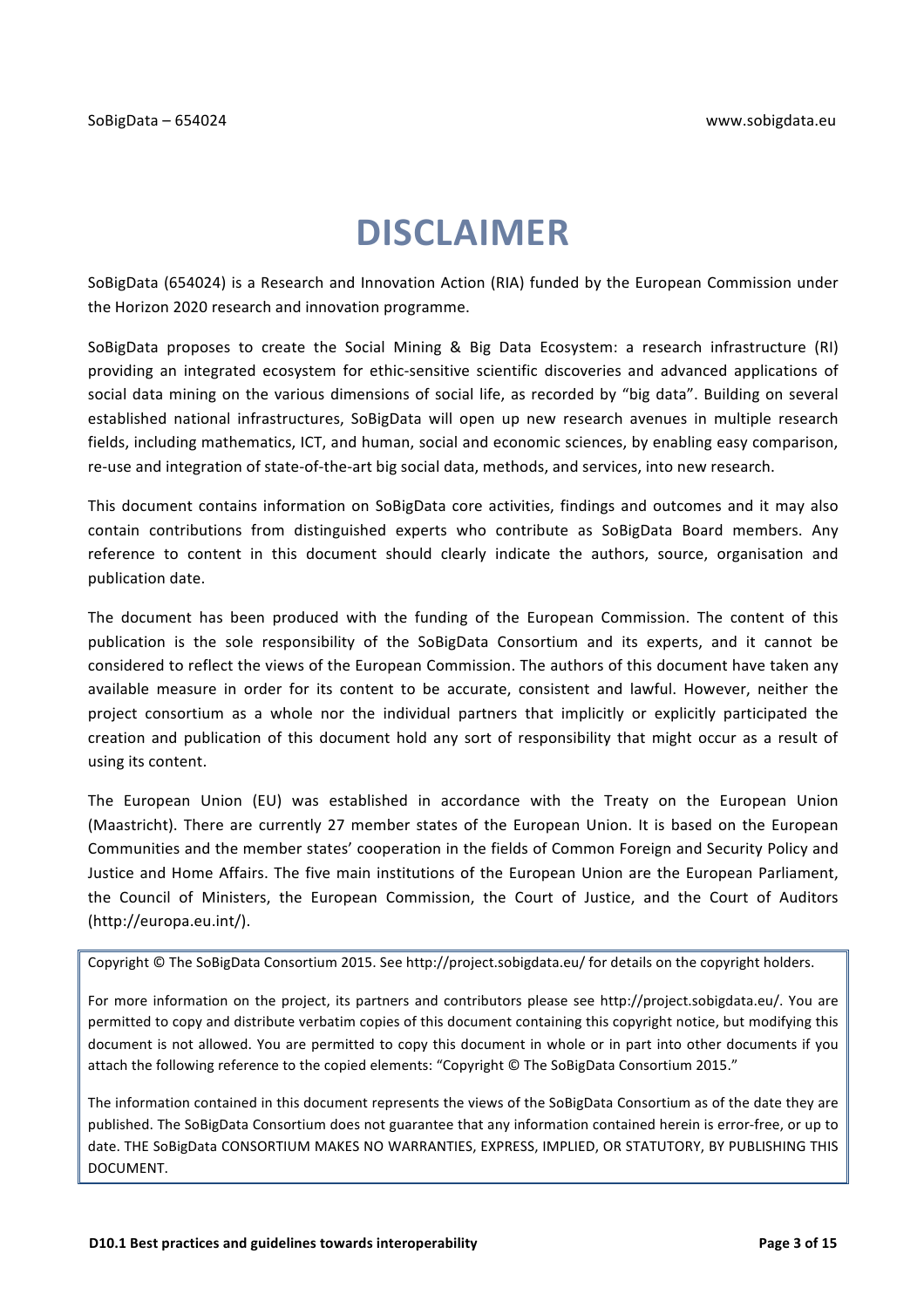# **GLOSSARY**

| <b>ABBREVIATION</b>          | <b>DEFINITION</b>                                                                                                                                                                                                                                                                                                                                                                                                                                                                                                                       |
|------------------------------|-----------------------------------------------------------------------------------------------------------------------------------------------------------------------------------------------------------------------------------------------------------------------------------------------------------------------------------------------------------------------------------------------------------------------------------------------------------------------------------------------------------------------------------------|
| Research Infrastructure      | Facilities, resources and services that are used by a research<br>community to conduct research and foster innovation in their fields.<br>Include: major scientific equipment (or sets of instruments),<br>knowledge-based resources such as collections, archives and scientific<br>data, e-infrastructures, such as data and computing systems and<br>communication networks and any other tools that are essential to<br>achieve excellence in research and innovation. They may be 'single-<br>sited', 'virtual' and 'distributed'. |
| <b>RI</b>                    | Research Infrastructure                                                                                                                                                                                                                                                                                                                                                                                                                                                                                                                 |
| VA                           | <b>Virtual Access</b>                                                                                                                                                                                                                                                                                                                                                                                                                                                                                                                   |
| <b>Virtual Access</b>        | Open and free access through communication networks to resources<br>needed for research, without selecting the researchers to whom access<br>is provided.                                                                                                                                                                                                                                                                                                                                                                               |
| Virtual Research Environment | Innovative, web-based, community-oriented, comprehensive, flexible,<br>and secure working environments conceived to serve the needs of<br>modern science.                                                                                                                                                                                                                                                                                                                                                                               |
| <b>VRE</b>                   | Virtual Research Environment                                                                                                                                                                                                                                                                                                                                                                                                                                                                                                            |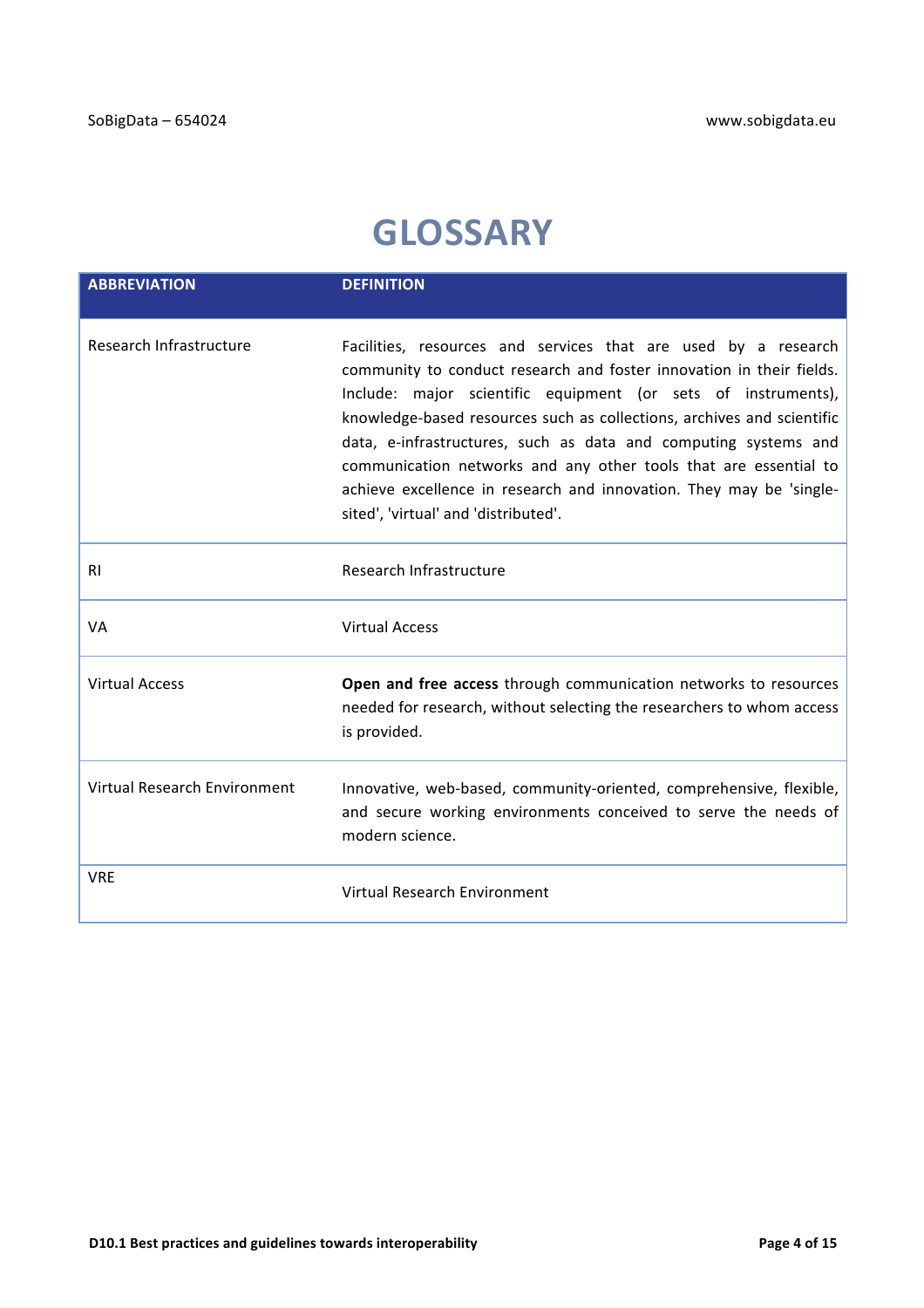# **TABLE OF CONTENT**

| $\mathbf{1}$            |  |
|-------------------------|--|
| $\mathbf{2}$            |  |
| 2.1                     |  |
| 2.2                     |  |
| 2.3                     |  |
| 2.4                     |  |
| $\overline{\mathbf{3}}$ |  |
|                         |  |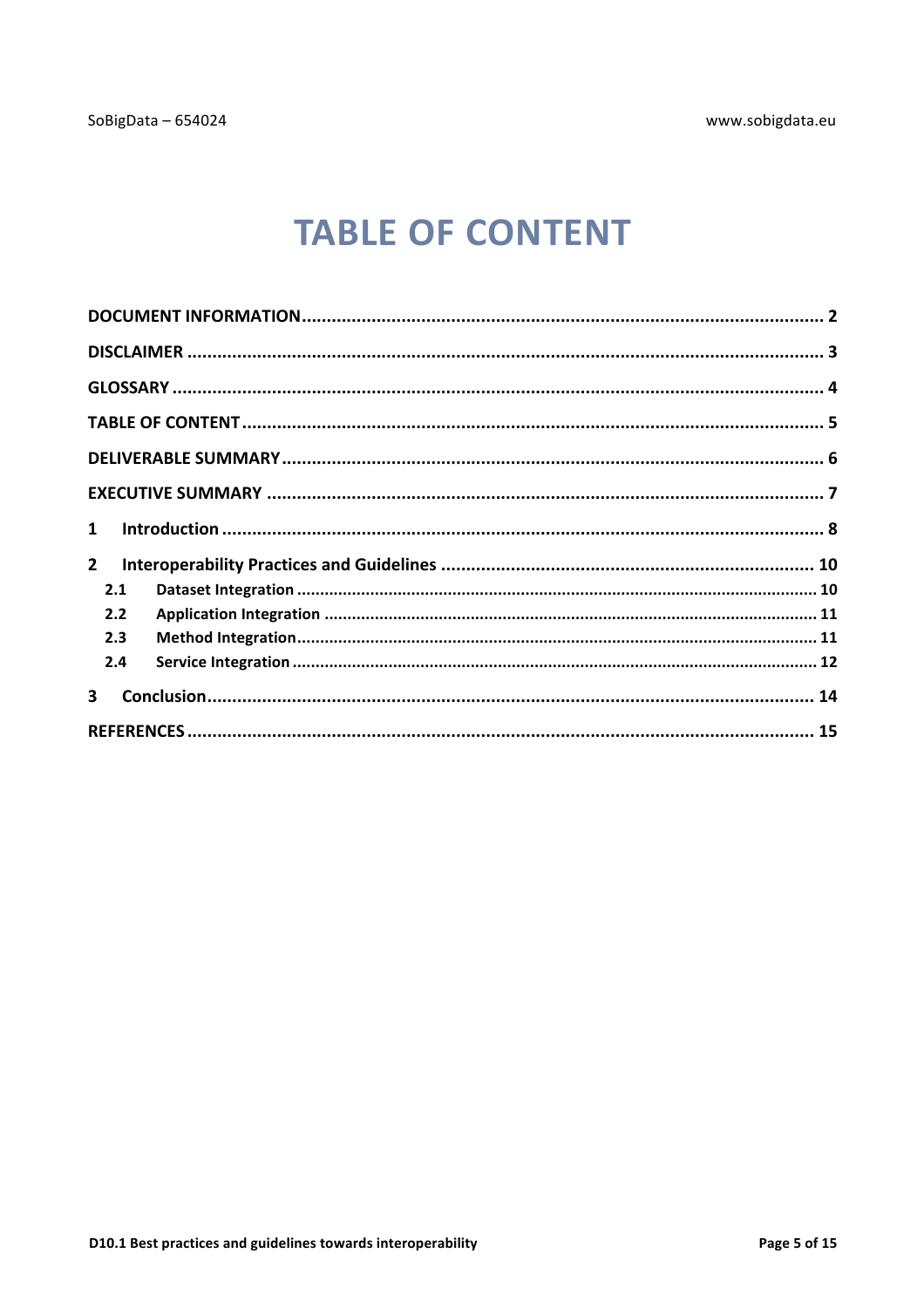# **DELIVERABLE SUMMARY**

Interoperability is one of the key problems to be resolved when building a system as a "collection" of independently developed constituents (systems on their own) that should cooperate and rely on each other to contribute to realise the system tasks. The SoBigData e-Infrastructure is a "system" strongly characterised by such an aggregative nature and thus its development is largely exposed to the interoperability issue. This deliverable describes a growing set of approaches, practices and guidelines aiming at overcoming interoperability issues in the SoBigData e-Infrastructure. It has an "ongoing" nature, i.e. the actual and always up to date set of practices and guidelines characterising the interoperability approaches in SoBigData e-Infrastructure are captured by a set of dedicated Wiki pages.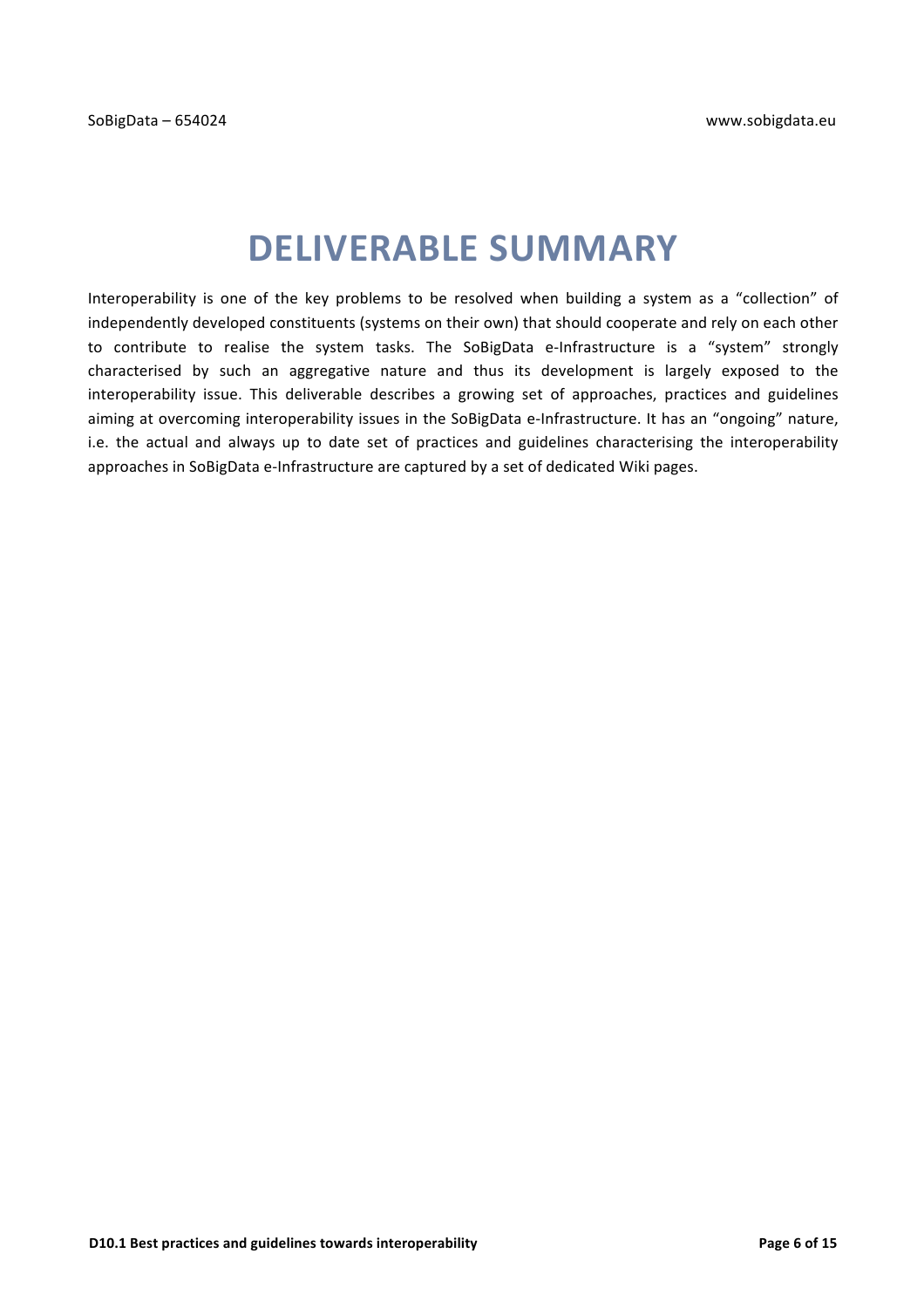# **EXECUTIVE SUMMARY**

Interoperability is a crucial problem to be resolved when building a new system out of a "collection" of independently developed constituents (systems on their own) that should cooperate and rely on each other to accomplish the system tasks. This is the case of the SoBigData e-Infrastructure whose most important constituents / resources are systems that have been developed independently of it and are going to be integrated into a unifying resource space.

In order to enact the development of the SoBigData e-Infrastructure a number of solutions, practices and approaches have to be conceived to enable existing systems to operate in the context of the aggregating infrastructure. This "solutions space" is characterised by at least two orthogonal aspects: (a) the typology of resource to be integrated and (b) the level of integration/interoperability to be achieved. In fact, resources range from datasets to stand alone systems and methods while levels of integration range from the discovery of the resource to the actual exploitation. By implementing a given solution for a selected resource, the resource will be conceptually added to the SoBigData e-Infrastructure and made interoperable with the rest of resources to the extent that is characterising the selected solution. Along the infrastructure lifetime it is likely that in the context of the same resource are implemented one or more interoperability solutions with to goal to make it more and more interoperable with the rest, to potentially enlarge the set of scenario where the given resource can be re-used.

This document is a sort of placeholder of the real deliverable that is implemented through an ever updated set of Wiki pages. These Wiki pages will contain the details of each of the proposed solution by clearly describing the resources the specific solution is devised for as well as the level of interoperability that is achieved by implementing it.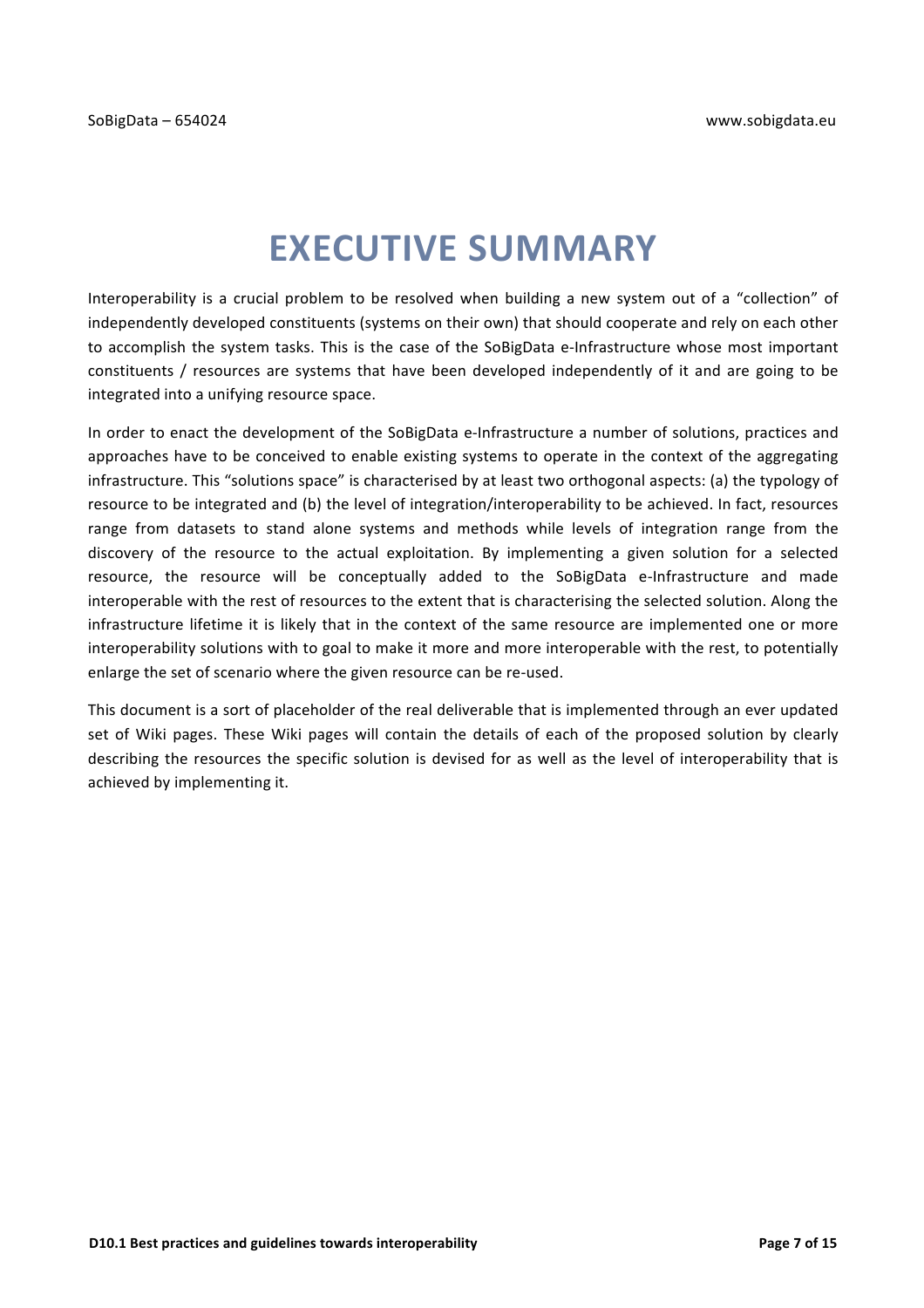### **1 INTRODUCTION**

Interoperability is among the most critical issues to be faced when building a new system as a "collection" of independently developed constituents (systems on their own) that should cooperate and rely on each other to contribute to implement the system tasks.

Although it is a core problem in many systems and application scenario, there is no single definition of this problem which is accepted by the overall ICT community. Even the abstract or generic ones fail to capture the entire problem space as demonstrated by the following definitions. The IEEE Glossary defines interoperability as "the ability of two or more systems or components to exchange information and to use *the information that has been exchanged*" [4]. This definition highlights that to achieve interoperability between two entities (provider, consumer) two conditions must be satisfied: (i) the two entities must be able to exchange information and (ii) the consumer entity must be able to effectively use the exchanged information, i.e. the consumer must be able to perform the tasks it is willing to do by relying on the exchanged information. Wegner defines interoperability as "the ability of two or more software *components to cooperate despite differences in language, interface, and execution platform. It is a scalable form* of reusability, being concerned with the reuse of server resources by clients whose accessing *mechanisms may be plug-incompatible with sockets of the server"* [11]. He also identifies in *interface standardization* and *interface bridging* two of the major mechanisms for interoperation. Heiler defines interoperability as "the ability to exchange services and data with one another. It is based on agreements *between requesters and providers on, for example, message passing protocols, procedure names, error codes, and argument types"* [7]. He also defines *semantic interoperability* as ensuring "that these exchanges *make sense* -- that the requester and the provider have a common understanding of the 'meanings' of the requested services and data. Semantic interoperability is based on agreements on, for example, algorithms *for* computing requested values, the expected side effects of a requested procedure, or the source or accuracy of requested data elements". Park and Ram define syntactic interoperability as "the knowledge*level interoperability that provides cooperating businesses with the ability to bridge semantic conflicts* arising from differences in implicit meanings, perspectives, and assumptions, thus creating a semantically *compatible information environment based on the agreed concepts between different business entities*" [9]. They also define semantic interoperability as "the application-level interoperability that allows multiple software components to cooperate even though their implementation languages, interfaces, and execution *platforms are different*" [10]. They also state that some of the standards emerging at the time they wrote their paper – e.g. XML, SOAP (Simple Object Access Protocol), UDDI (Universal, Description, Discovery, and Integration), and WSDL (Web Service Description Language) – can resolve many application-level interoperability problems. Assuncion and van Sinderen discussed *Pragmatic Interoperability*, i.e., the interoperability dealing with the mutual understanding in the use of data between the collaborating systems [1]. By analyzing the definition of this term as presented in 44 different papers, they conclude that there are two main interpretations: (i) system level, i.e., sharing the same understanding of the intended and actual use of exchanged system message in a given context; and (ii) business level, i.e., going beyond service use by considering also the compatibility business intentions, business rules, organizational policies, and the establishment and maintenance of trust and reputation mechanisms between collaborating business parties. Their survey results also show that much research emphasis has been given to the system level interpretation. Moreover, they compare this interoperability with syntactic and semantic ones and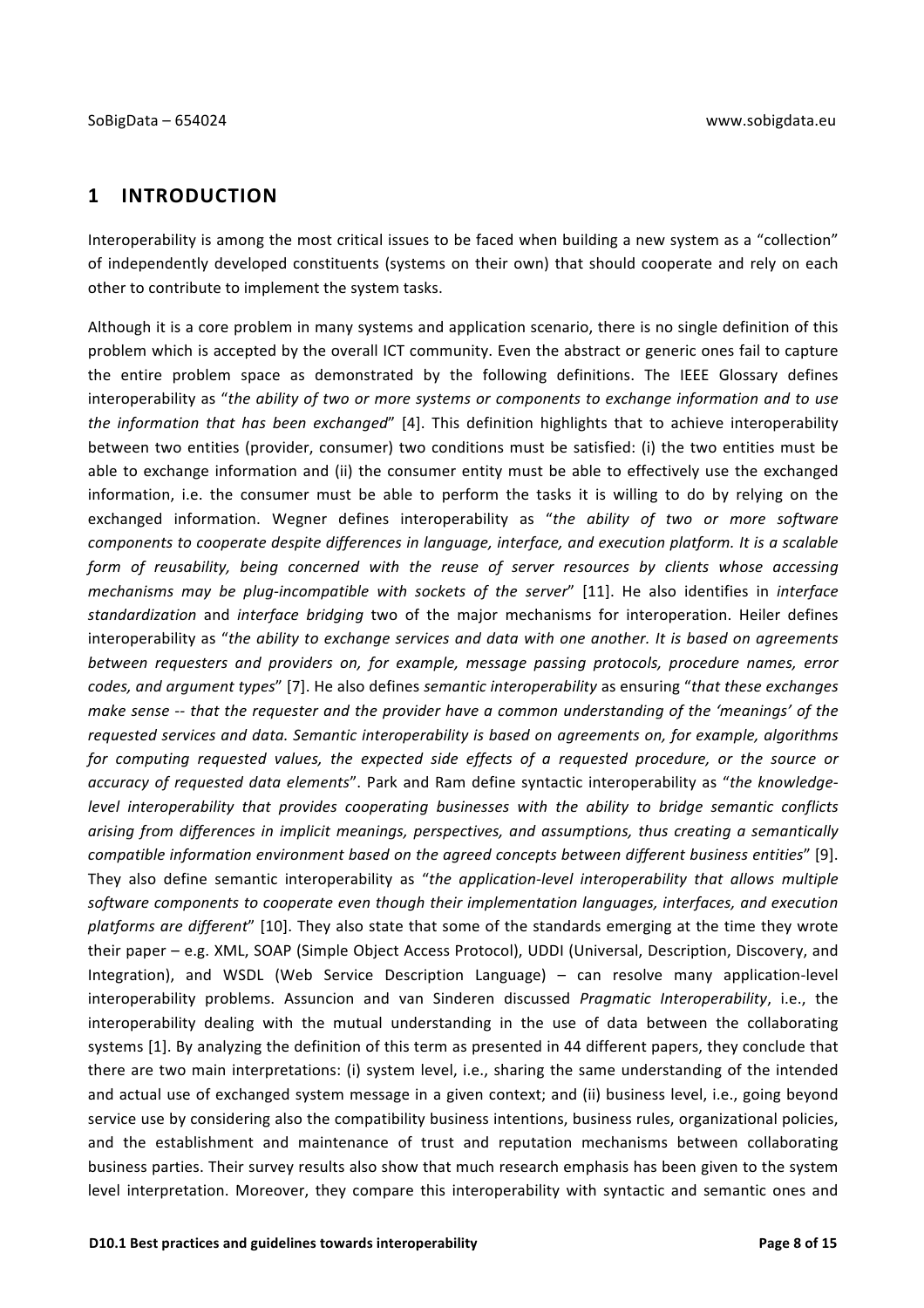affirm that pragmatic interoperability can only be achieved if collaborating systems are also syntactically and semantically interoperable.

In spite of this heterogeneity and uncertainty in characterizing the problems, various approaches and solutions aiming at removing or mitigating it have been developed in different application domains. Such solutions fall in two main categories: (a) *agreement-bases approaches* and (b) *mediator-based approaches*.

Agreement-based approaches consist in agreeing on a set of principles and practices that achieve a limited amount of homogeneity among heterogeneous entities and practices. It is one of the most effective approaches to reach interoperability. Standards belong to this category and the value of standards is clearly demonstrable. The major drawbacks of these solutions reside in the fact that standards and agreements are challenging to agree between different organisations/across diverse application domains. They often end up being complex combinations of features reflecting the interests of many disparate parties. Moreover, by nature they infringe autonomy of the entities adopting them. 

Mediator-based approaches have been proposed to resolve scenarios where there is the need to guarantee an high level of autonomy among the partaking entities. These approaches consist in isolating the interoperability machinery and implementing it in components specifically conceived to link the entities partaking to the interoperability scenario. These solutions have been initially conceived in the Information Systems domain [12] and are nowadays used in many cases and realised in many different ways. The most important part of such kind of approaches is represented by the 'mediation function', i.e. the interoperability machinery that is implemented to transform / reconcile the different data models and interaction modes. With respect to agreement-based approaches, mediators are strong in supporting the criteria of autonomy of the entities interconnected.

It is worth to notice that these two classes of approaches are not mutually exclusive, rather solutions belonging to them can be combined each other in real and complex interoperability scenarios.

This deliverable captures the set of approaches agreed when developing the SoBigData e-Infrastructure [2]. Such an e-Infrastructure is strongly characterised by an ever growing set of social mining datasets and social mining platforms and systems identified by the SoBigData Community. This set of resources is gradually going to (a) be integrated into a unifying resource space and (b) "interoperate" in such a context. The actual level of interoperability will depend on the solution put in place for each resource and on the peculiarities of the specific resource.

In the reality this document is only a sort of placeholder of the real deliverable that is implemented through an ever updated set of Wiki pages. These Wiki pages will contain the details of each of the proposed solution by clearly describing the resources the specific solution is devised for as well as the level of interoperability that is achieved by implementing it.

The rest of the document gives a very brief overview of the approaches identified so far and links to the Wiki pages where detailed information are documented un continuously updated.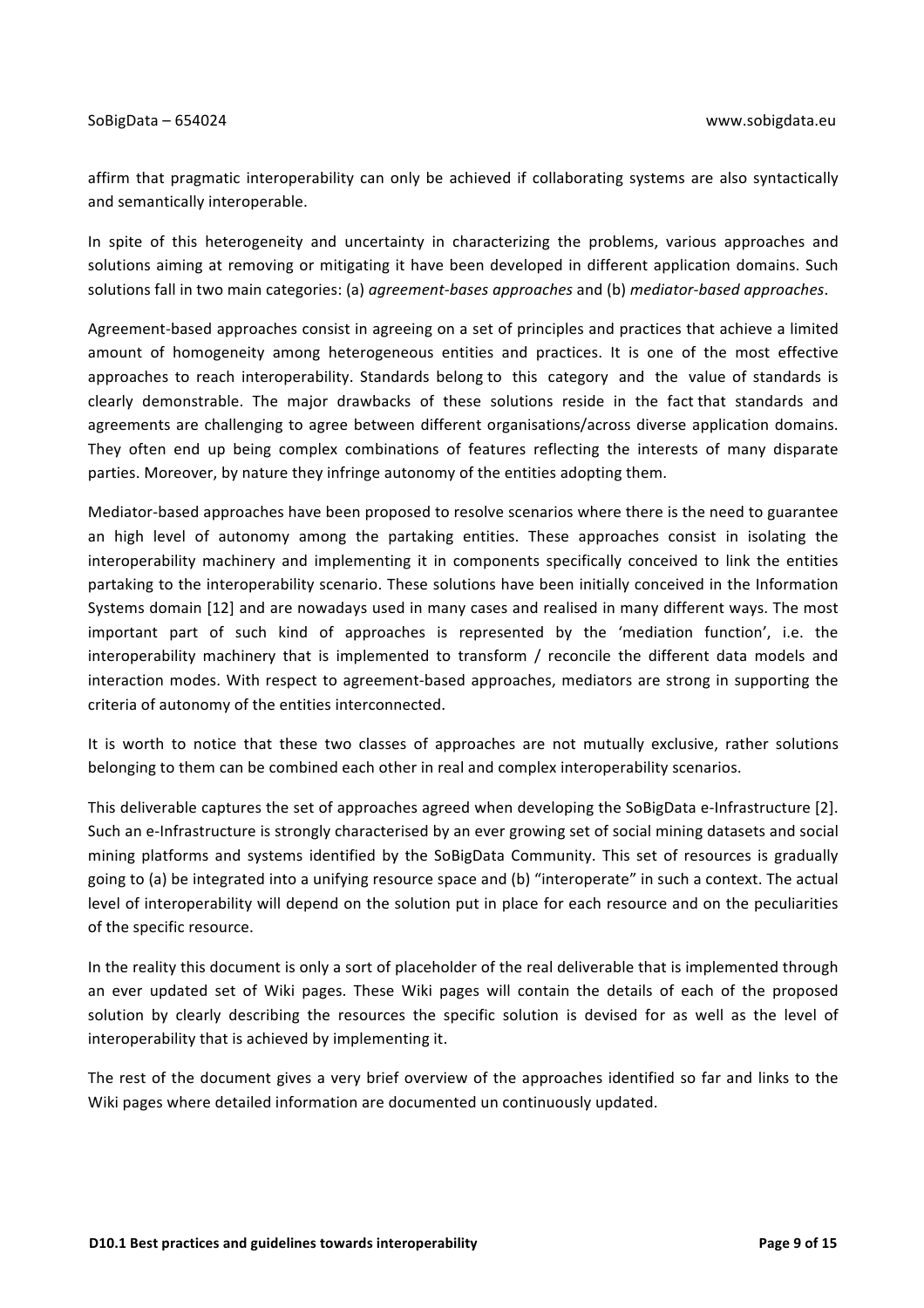### **2 INTEROPERABILITY PRACTICES AND GUIDELINES**

The entire set of guidelines and practices designed to enact interoperability in the SoBigData e-Infrastructure are captured by the following wiki page

https://wiki.d4science.org/index.php?title=SoBigData\_Interoperability\_Guidelines

This section briefly introduces the approaches identified per class of resource to be integrated in the SoBigData e-Infrastructure.

#### 2.1 DATASET INTEGRATION

Datasets are collections of data that are considered as a unit for management purposes. An initial list of datasets to be considered / integrated in the SoBigData e-Infrastructure is described in D8.1 [5].

The first level of interoperability to be achieved consists in enabling users (primarily SoBigData practitioners) to discover, in a seamless way, information (aka metadata) on the available datasets. This will be achieved by explicitly *registering/publishing dataset* information through the dataset catalogue service hosted by the SoBigData Infrastructure. Once registered, datasets can be discovered by search (Google-like and faceted search by tags) and/or browse. For each dataset the catalogue provides the user with a rich set of metadata including:

- descriptive information like title, author/provider, keywords, and description aiming at providing details on the dataset,
- coverage oriented information to characterise the extent (e.g. spatial extent, temporal extent) of the dataset.
- classification oriented information like tags,
- access oriented information like web protocols for accessing the actual data in any of the formats it is made available,
- usage oriented information like licence.

To collect such metadata, SoBigData

- defines a dataset *application profile* [6] by building on existing formats like DataCite<sup>1</sup> and DCAT<sup>2</sup>,
- requires data providers to register their datasets into the catalogue.

In case datasets are already published in other repositories, e.g. Geospatial data repositories compliant with CWS standard, the integration might be semi-automatic by harvesting the metadata and repurposing them to comply with the SoBigData application profile.

<u> 1989 - Jan Samuel Barbara, margaret e</u>

<sup>1</sup> https://schema.datacite.org/

<sup>2</sup> https://www.w3.org/TR/vocab-dcat/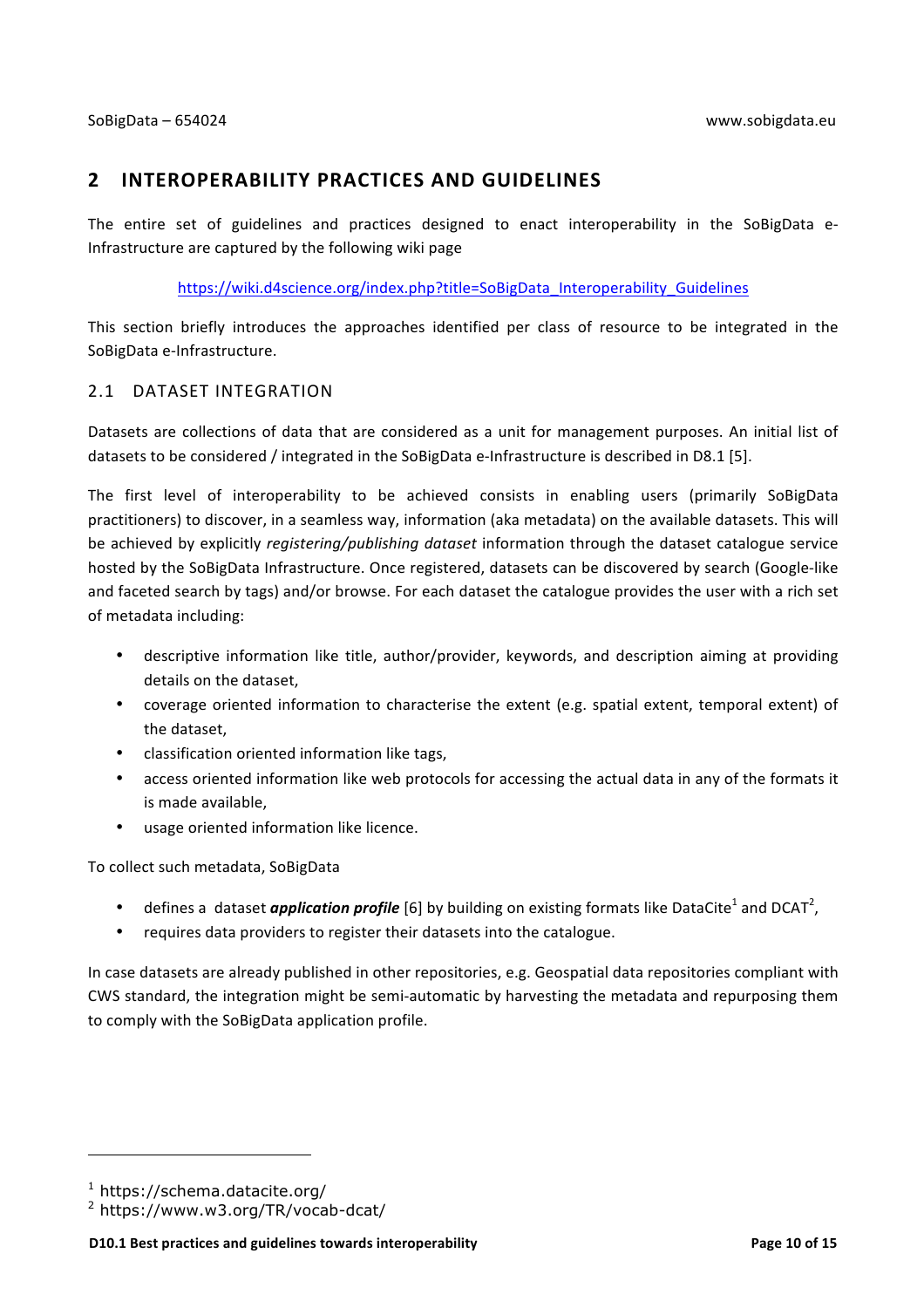#### 2.2 METHOD INTEGRATION

A method is an implementation of a social mining algorithm / procedure. An initial list of methods to be considered / integrated in the SoBigData e-Infrastructure is described in D10.2 [2].

The integration of this typology of social mining asset relies on:

- the SoBigData Infrastructure information system / registry for discovery purposes;
- the gCube-based data analytics engine [3] equipping the SoBigData Infrastructure for enactment / operation purposes.

A very lightweight integration is achieved by explicitly *registering/publishing method* information through the catalogue service hosted by the SoBigData Infrastructure. Each method is expected to be equipped with a sort of web-based "landing page", i.e. a web-page where users are provided with any information (documentation, download, examples) enabling the user to make use the specific method. The link to this landing page represents a key information to be maintained in the catalogue in addition to the rest of information needed for discovery purposes.

For an effective integration method owners are requested to:

- make their method compliant with the guidelines of the hosting platform according to the methodology described in a dedicated Wiki page<sup>3</sup>. This activity might require some modification / adaptation of the method implementation, e.g. for input parameters specification. The cost of this adaptation depends on the complexity of the method;
- publish the algorithm through the platform. In case the method is implemented with a R script, the platform is provided with a facility supporting this publishing phase<sup>4</sup>;

Once integrated, the method becomes a SoBigData social mining asset that:

- will benefit from a distributed and scalable computing platform;
- can be exploited in the context of many virtual research environments and it is suitable for being repurposed / applied to datasets;
- will be automatically made available via a web-based GUI as well as with web-based protocols (SOAP and Rest):
- is monitored and assessed by SoBigData tools, e.g. detailed statistics on usage are transparently collected.

### 2.3 APPLICATION INTEGRATION

<u> 1989 - Jan Samuel Barbara, margaret e</u>

An application is a stand-alone system offering one or more social mining methods. In some cases it offers also some social mining datasets. An initial list of applications to be considered / integrated in the SoBigData e-Infrastructure is described in D10.2 [2].

<sup>&</sup>lt;sup>3</sup> https://wiki.gcube-system.org/How-to\_Implement\_Algorithms\_for\_the\_Statistical\_Manager

<sup>4</sup> https://wiki.gcube-system.org/Statistical\_Algorithms\_Importer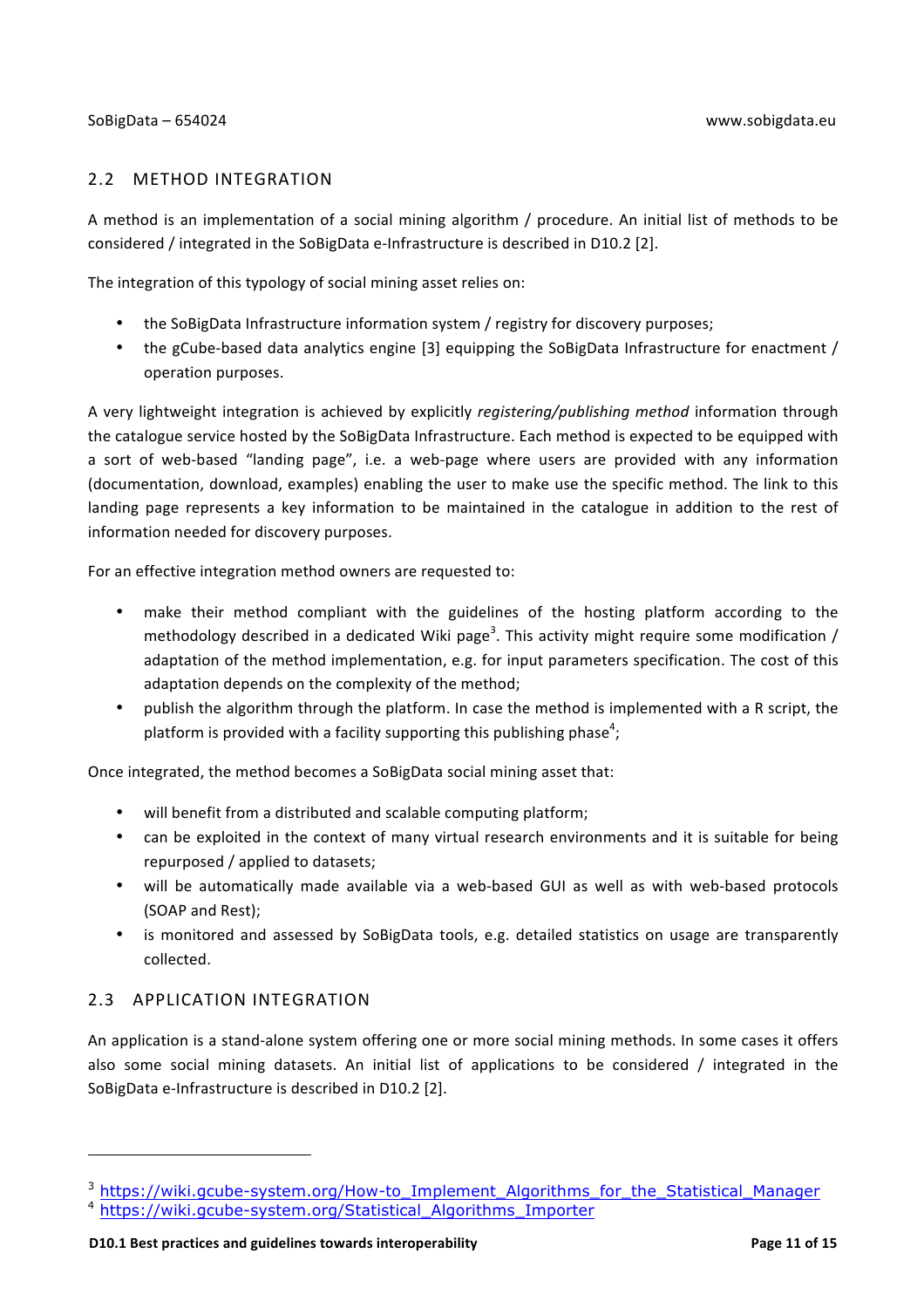#### SoBigData – 654024 www.sobigdata.eu

The integration of this typology of social mining asset relies on:

- the SoBigData Infrastructure information system / registry for discovery purposes;
- the gCube-based data analytics engine [3] equipping the SoBigData Infrastructure for enactment / operation purposes.

A very lightweight integration is achieved by explicitly *registering/publishing application* information through the catalogue service hosted by the SoBigData Infrastructure. Each application is expected to be equipped with a sort of web-based "landing page", i.e. a web-page where users are provided with any information (documentation, download, examples) enabling the user to make use the specific application. The link to this landing page represents a key information to be maintained in the catalogue in addition to the rest of information needed for discovery purposes.

For an effective integration application owners are requested to:

- reconsider their application architecture thus to extrapolate the methods and the datasets;
- make their methods compliant with the guidelines of the hosting platform according to the methodology described in a dedicated Wiki page<sup>5</sup>. This activity might require some modification / adaptation of the method implementation, e.g. for input parameters specification. The cost of this adaptation depends on the complexity of the method;
- publish the algorithm through the platform. In case the method is implemented with a R script, the platform is provided with a facility supporting this publishing phase $^6$ ;
- transform the datasets in publishable assets and publish them as described in Sec. 2.1;

Once integrated, the application actually become a number of SoBigData social mining assets that:

- will benefit from a distributed and scalable computing platform;
- can be exploited in the context of many virtual research environments and it is suitable for being repurposed / applied to datasets;
- will be automatically made available via a web-based GUI as well as with web-based protocols (SOAP and Rest);
- are monitored and assessed by SoBigData tools, e.g. detailed statistics on usage are transparently collected.

### 2.4 SERVICE INTEGRATION

<u> 1989 - Jan Samuel Barbara, margaret e</u>

A service is a web-based facility offering one or more social mining methods. An initial list of services to be considered / integrated in the SoBigData e-Infrastructure is described in D10.2 [2].

The integration of this typology of social mining asset relies on:

- the SoBigData Infrastructure information system / registry for discovery purposes;
- the gCube-based hosting platform equipping the SoBigData Infrastructure for operational purposes.

<sup>5</sup> https://wiki.gcube-system.org/How-to\_Implement\_Algorithms\_for\_the\_Statistical\_Manager

<sup>6</sup> https://wiki.gcube-system.org/Statistical\_Algorithms\_Importer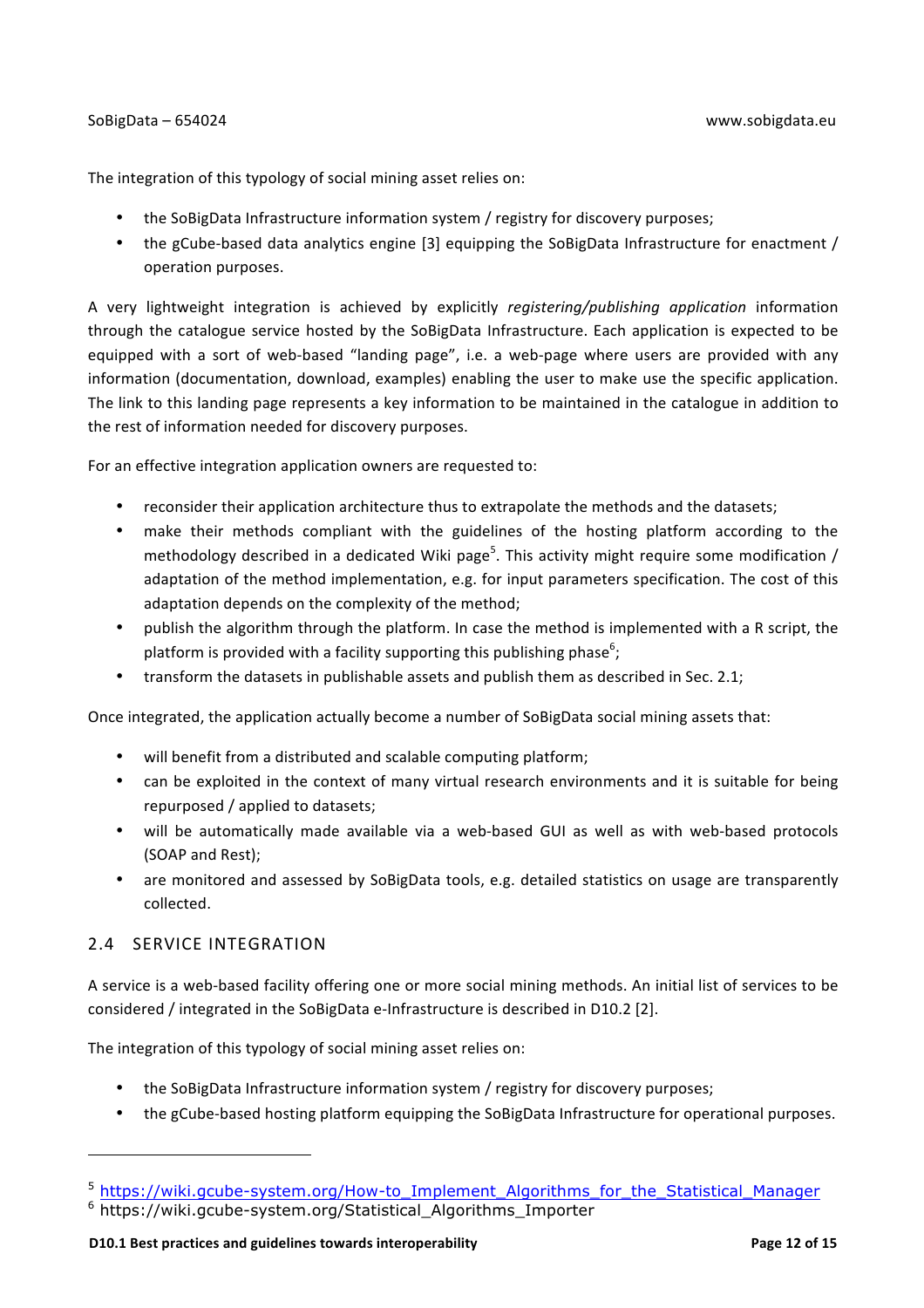In particular, if the service is a Java web service compliant with JAX-RS<sup>7</sup>, JAX-WS<sup>8</sup> service owners are requested to:

- produce some simple configuration files according to the guidelines given in the SmartGears Wiki page<sup>9</sup>;
- deploy their service in a SmartGear hosting node;

Once integrated, according to this pattern the service becomes a SoBigData social mining asset that:

- will benefit from a distributed and scalable hosting infrastructure, e.g. the SoBogData Infrastructure manager can create one or more instances of such a service;
- can be exploited in the context of many virtual research environments and it is suitable for being repurposed / applied to datasets;
- is monitored and assessed by SoBigData tools, e.g. detailed statistics on usage are transparently collected.

If the service is a non-Java based web service the level of integration is more superficial and supports only discovery. Service owner is actually requested to register the service instance in the SoBigData information system / registry by rich metadata including a web-based access point to use to interact with the service instance. 

<u> 1989 - Jan Samuel Barbara, margaret e</u>

 $\frac{7}{8}$  https://jax-rs-spec.java.net

https://jax-ws.java.net

<sup>9</sup> https://wiki.gcube-system.org/gcube/SmartGears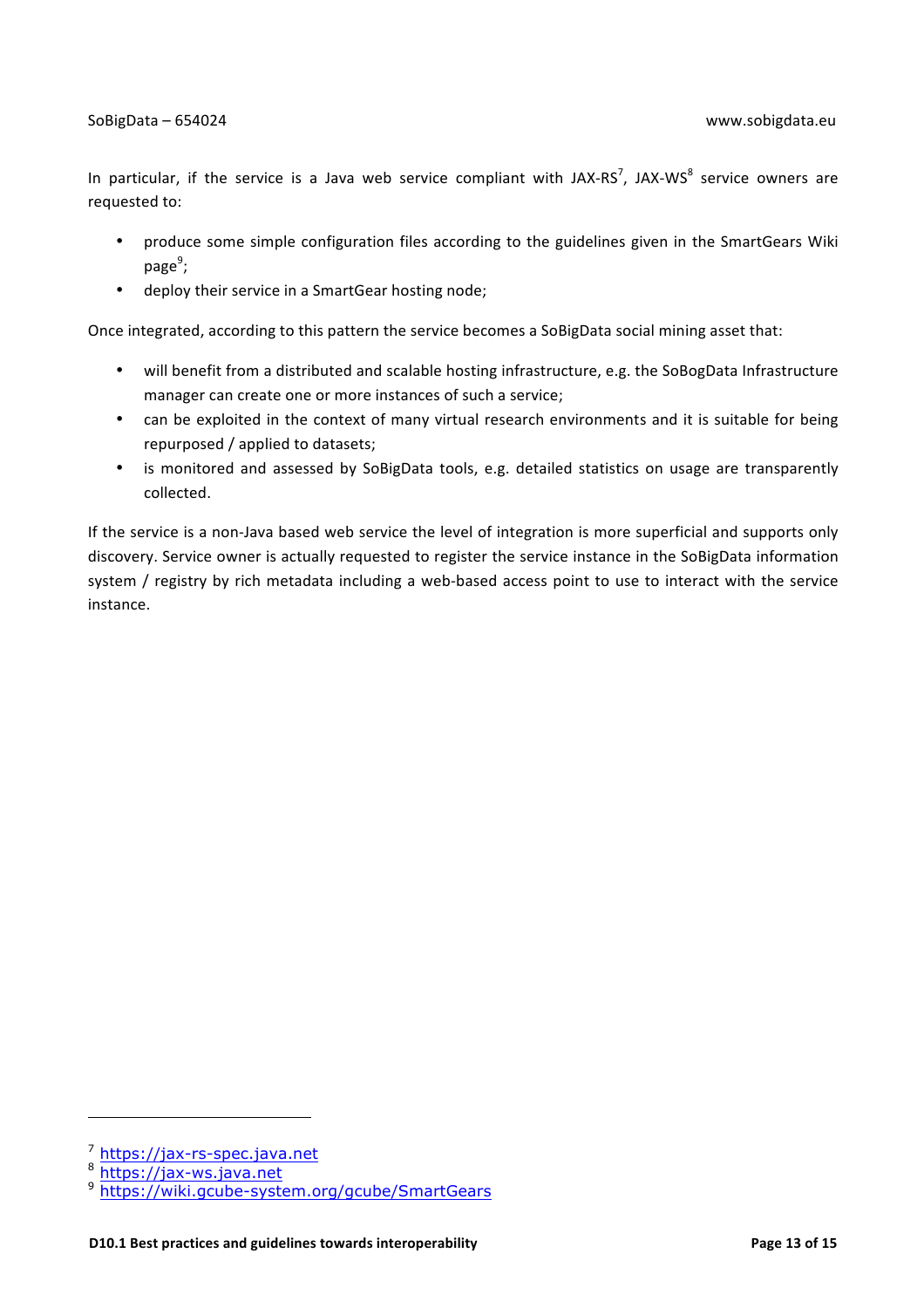### **3 CONCLUSION**

This document is a placeholder of the actual deliverable that is implemented via a set of dedicated Wiki pages all available at

https://wiki.d4science.org/index.php?title=SoBigData\_Interoperability\_Guidelines

These pages capture the array of interoperability solutions and guidelines that have been agreed to develop the SoBigData e-Infrastructure. In particular, these pages describe the set of practices and approaches that have to be put in place by the social mining resource (datasets, methods and platforms) owners to make the selected resources "integrated" in the unifying space of the SoBigData e-Infrastructure resource space.